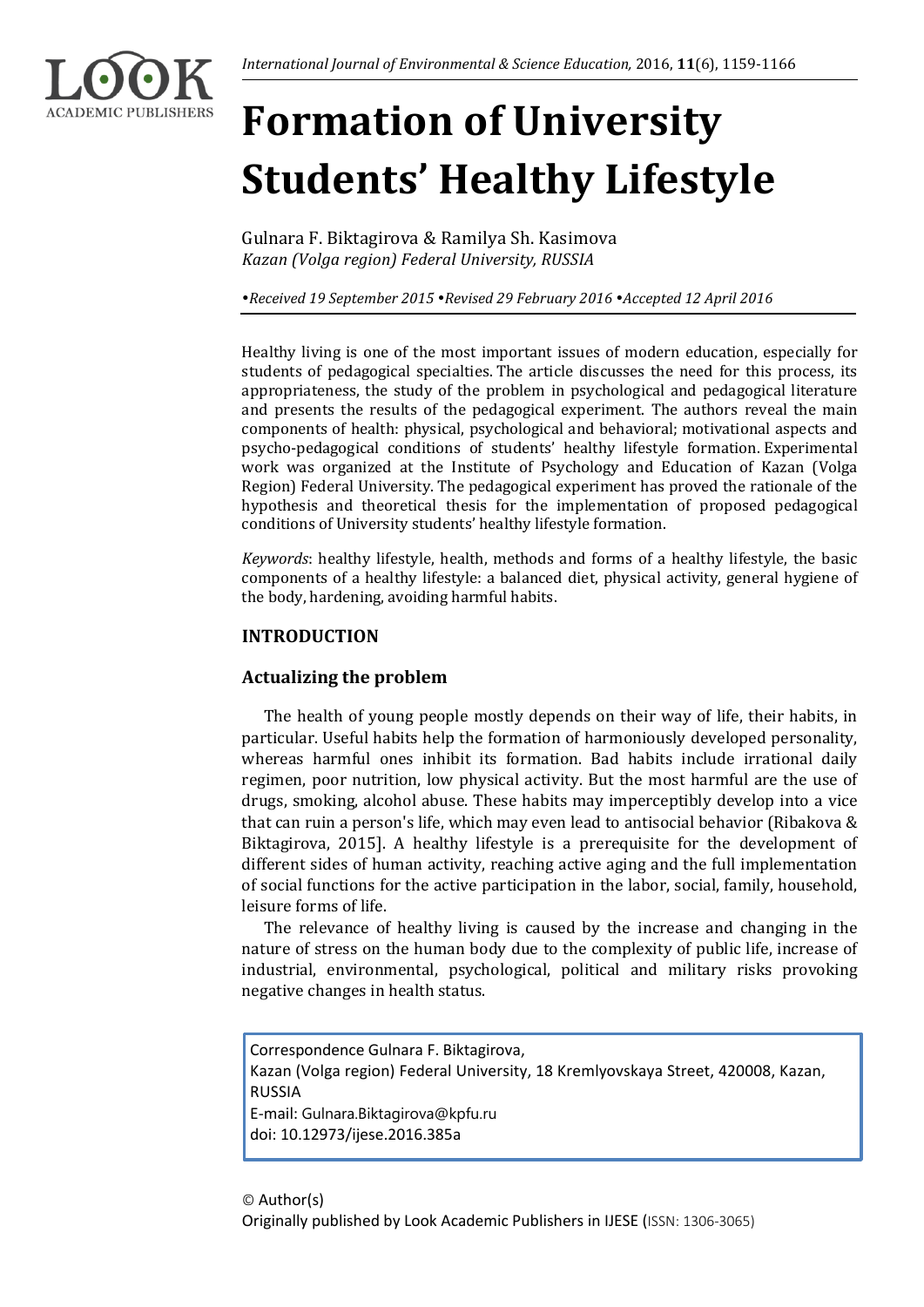# **Explore Importance of the Problem**

The health status of the population, especially children and young people is an important indicator of well-being of society and the state. Therefore, health promotion, a significant reduction of socially significant diseases, the creation of conditions and incentives for the formation of a healthy lifestyle are some of the priorities of a country's population policy. Healthy lifestyle is the only way of life that can ensure the restoration, preservation and improvement of public health. The urgency of the problem of formation of University students' healthy lifestyle is primarily due to the critical state of physical and spiritual development of young generation. (Biktagirova & Kasimova 2015; Oguz & Ataseven, 2016; Ilbay & Akin, 2014; Biktagirova & Valeeva 2013; Ozen, 2016). The causes of ill health are both environmental factors (negative environmental factors), and risk factors having behavioral basis: smoking, alcohol and other toxic, or psychoactive substances intake, lack of interest in regular physical training, poor personal hygiene, etc.

## **Status of the problem**

In Russian and foreign pedagogy and psychology there is sufficient experience on the study of the problem of healthy lifestyle formation in the works of N. M. Amosov (2009), V. I. Dubrovsky (2005), A. V. Martynenko, Yu. V. Valentik, V. A. Polessky (2008), G. M. Shelton (2010), etc. A significant number of works are devoted to the study of preventive approach: K.G.Gabrielyan, B.V.Ermolaev (2007), L.P.Matveev (2001). However, there is an objective need for the formation of University students' healthy lifestyle and lack of programs, including effective forms and methods to promote healthy lifestyle among young people in order to reduce the negative effects of incorrect way of life.

# **Hypothesis**

Analysis of theoretical studies and practical teaching and research activities in the aspect of the problem developed showed that today the problem of formation of University students' healthy lifestyle is understudied area of scientific knowledge and practice. It is possible to formulate the hypothesis of the study of this problem: the formation of University students' healthy lifestyle will be more effective and successful if:

- the formation of healthy living is built on the essential characteristics of the concepts of "health", "healthy lifestyle";

- the role of healthy living is defined and explained to young students;

- the program on University students' healthy lifestyle formation promotion "Health is power!" implying the usage of such forms and methods of pedagogical influence, as the method of persuasion, mini-lectures, discussions, debates, training, role-playing, watching and discussing video materials, doing exercises

# **MATERIALS AND METHODS**

## **Theoretical and empirical methods**

To test the hypothesis there was used a set of various methods, complementing each other:

1. Theoretical methods: the study and analysis of pedagogical, psychological and medical literature; comparison, analogy, generalization.

2. Empirical methods: formative experiment, questioning.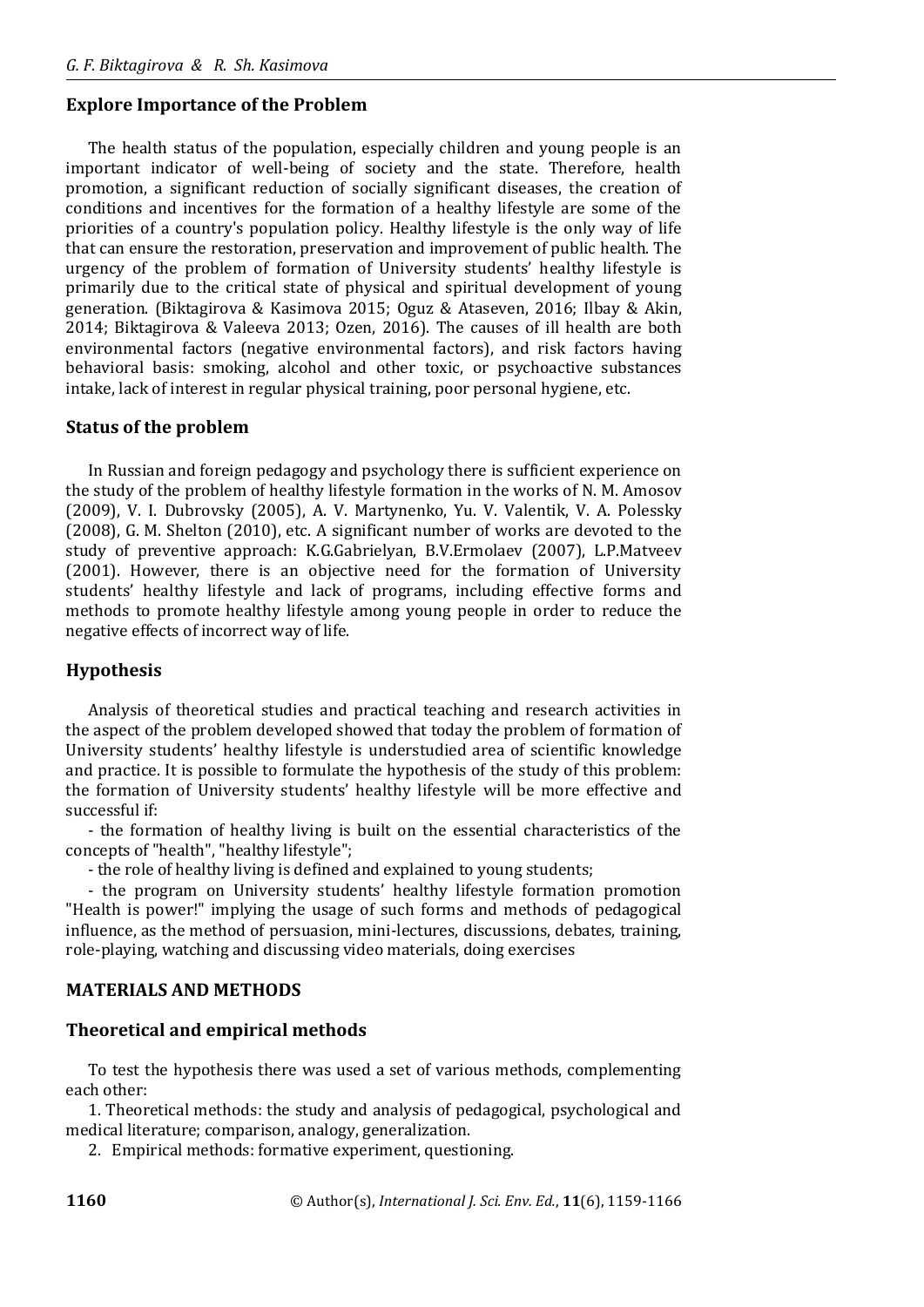3. Data processing methods (quantitative and qualitative analysis), methods of mathematical processing.

#### **Trial infrastructure**

The study involved 29 second-year students of the Institute of Psychology and Education of Kazan (Volga Region) Federal University aged 19-21. The experimental study was carried out for 3 months (February 2014 - March 2014) in natural conditions of the educational process.

#### **Stages of the research**

The research was conducted in three stages:

1) The ascertaining stage, during which the initial level of studied characteristics was experimentally determined. On the basis of these results the program "Health is power!" was developed.

2) The formative stage, during which active preventive work on University students' healthy lifestyle formation was done.

3) The controlling stage is the final stage of the research study of the problem, the purpose of which was verification of the findings on the effectiveness of the program "Health is power!", which included a variety of forms and methods of preventive work on University students' healthy lifestyle formation. Comparing the results obtained during ascertaining and controlling stage it's possible to define the effectiveness and the correctness of forms and methods used.

## **Evaluation criteria**

To implement the objectives of the research, the following methods of V.D.Purin were used: "How do you feel about your health" and "What prevents me to live a healthy lifestyle?"

The methods like research procedures, manuals, processing used in the course of the research in full compliance with the requirements. Let us consider the methods used.

For the diagnosis of students' level of health there was proposed the following method: "How do you feel about your health?". Questioning was conducted to determine the individual lifestyle of students and their attitude to the formation and learning of the foundations of healthy lifestyle.

Evaluation of individual lifestyle and attitude towards one's health was carried out on a 4-point scale. Using a scale with three answers that are given scores from 0 to 4 is widely used in social studies. In the analysis of questionnaires for choosing the  $\boldsymbol{a}$  option students were given 4 points, for  $\boldsymbol{b}$  *option* - 2 points, for  $\boldsymbol{c}$  option– 0 points accordingly.

*34 points and above* scored correspond to the highest level at which all components of personal culture of careful attitude towards one's health, maturity and activity of mechanisms of preservation and strengthening of health are formed, the overall meaning of life and relationships is defined, components of a healthy lifestyle are implemented. Interpretation: "You care about your health more than about anything else, you feel good. If you continue to lead a healthy life, you'll stay energetic and active to old age. But don't you deprive yourself of some small pleasures? Joy is also a foundation of good health!"

*The score from 33 to 15 points* corresponds to the average level at which there is a visible manifestation of some components of healthy lifestyle and the lack of other, lack of activity and the strengthening of mechanisms on preservation of one's health, lack of adaptation to environmental conditions, unstable working capacity.

© Author(s), *International J. Sci. Env. Ed.*, **11**(6), 1159-1166 **1161**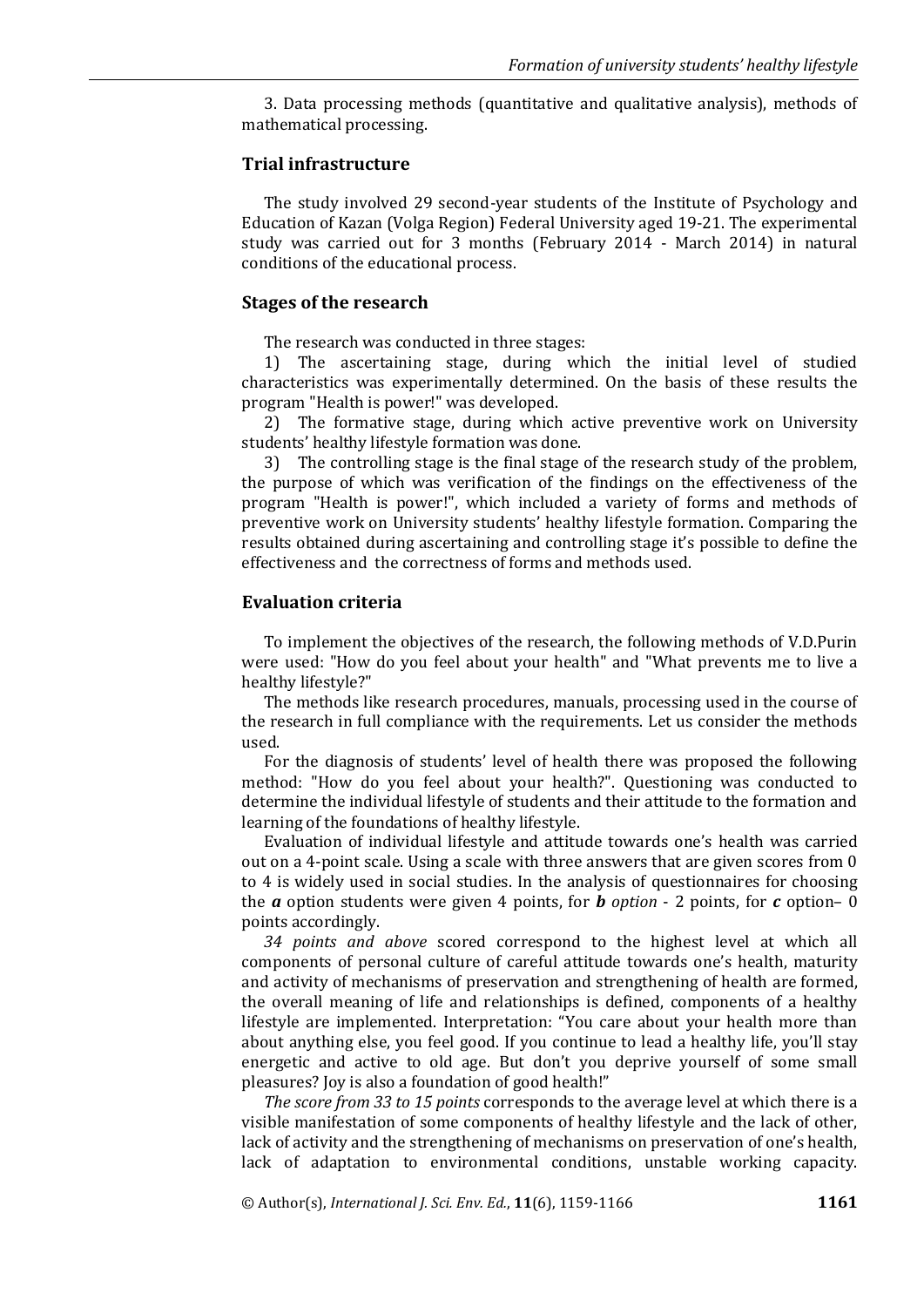Interpretation: "You've got good health. You seem to be communicative, you often meet with your friends. You don't give up the fun that makes your life varied. But think about the possible impact of some of your habits on your health over the years!"

*14 points and below* scored correspond to a low level, which manifests the absence of the individual components of healthy lifestyle, the need for their formation and perfection, lack of concern for the preservation and strengthening of health, low levels of adaptation to environmental conditions, low working capacity, the presence of diseases. Interpretation: "Your health primarily depends on you, but you're too careless about it. You probably already complain about your health. Give up your bad habits, pay attention to your diet!"

The aim of the methodology "What prevents me from healthy living?" is to clarify the situation in the team of the educational institution on the level of interference into students' healthy living.

Students make written responses to 12 questions on the following scale: 5 – always; 4 – frequently; 3 – sometimes; 2 – rarely; 1 - never.

The maximum possible score totals 60 points, the minimum possible totals 12 points.

Interpretation:

*12-28 points* - the lowest level (LL) of interference: the student is able to cope with the current minor problems in healthy living:

*29-44 points* - the average level (AL): the student is not able to solve some of the problems associated with maintaining a healthy lifestyle; he/she needs correct and, if possible, operational assistance from both classmates and friends and adults;

*45-60 points* - the highest level (HL): the health status of the student (both physical and psychological) should cause profound fear and anxiety; urgent, sometimes drastic measures are necessary to address the existing problems.

The influence of one or another reason on student's healthy, balanced, correct living can be seen in his/her score on each of the 12 statements/questions.

The higher the score, the greater the influence of the problem is on the personality (as well as on the physical development) of the student, the more difficult it is to solve.

# **Experimental procedure and its description**

Indicators on selected methods were investigated in ascertaining step of the research. As a result of the diagnosis, majority of students have low level of health - 45%, average level of health is showed by 41%, and high level of health is showed by 14%. This indicates that, low level of health is dominated in the students' group.

Further, we found out the reasons for the university students' healthy living failure. The results are shown in Figure 2.5.1.

Analysis of the data shows, that 79% of the respondents themselves violate the norms of a healthy lifestyle (115 points out of 145). Lack of leisure time and students' health status are at the second place, both come with 95 points (66%), at the third place there is climatic conditions with 94 points (65%), followed by family problems - 86 points (60%), bad company from neighborhood - 85 points (59%), bad company of classmates - 84 points (58%), free sale of cigarettes, beer and alcoholic beverages - 84 points (58%).

At the second stage of the study there was conducted forming stage of the experiment. In other words, intervention program was implemented, compiled on the basis of ascertaining experiment. The program was implemented during extracurricular time from February to April in 2014. Classes are held 1-2 times per week, lasting 1 hour. The program includes 10 sessions.

Program format: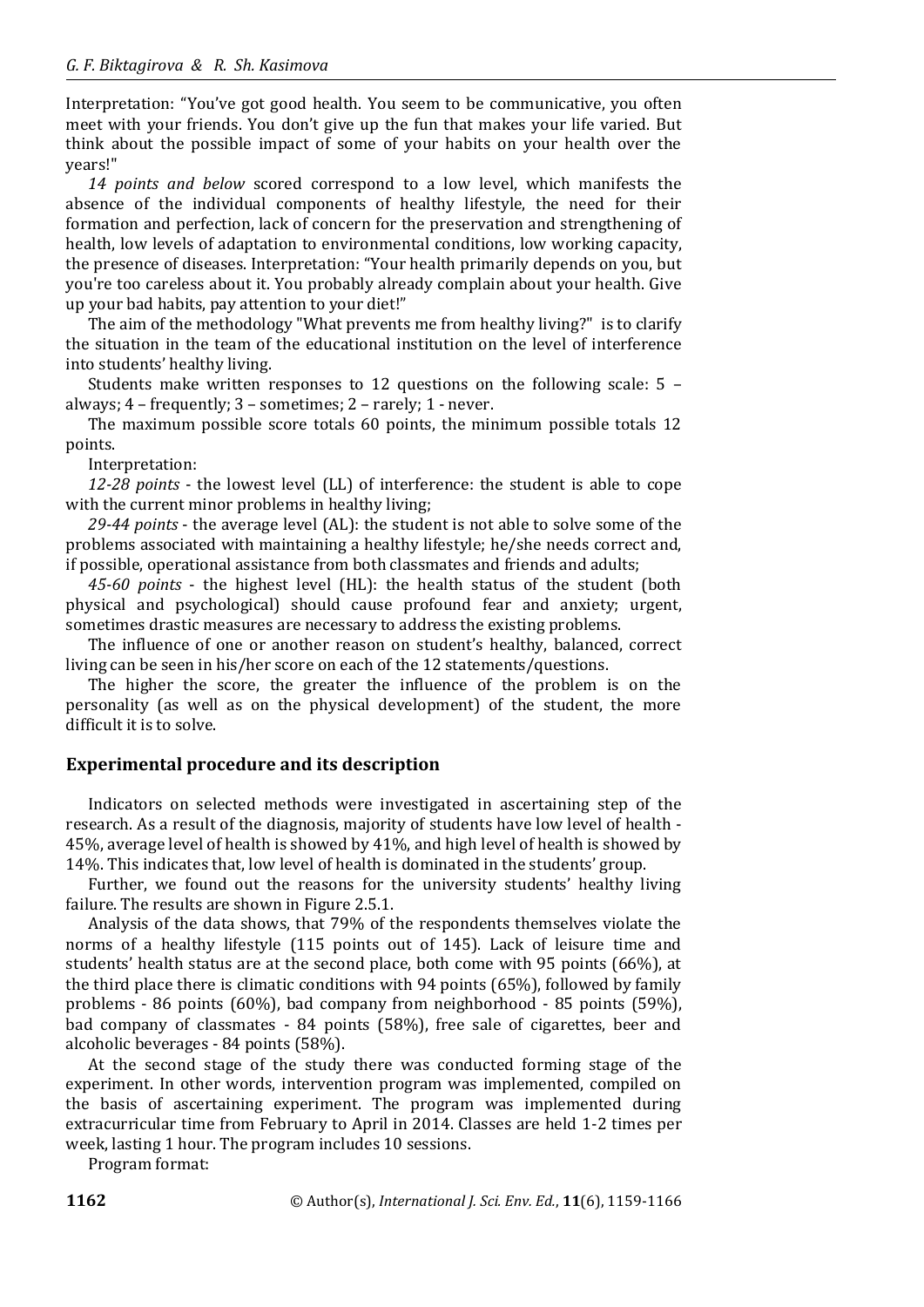Implementing the program of healthy lifestyle preventive measures among students, there were considered three basic parameters of activity:

• physical (participants talked, wrote, listened, changed their work place);

• social (participants asked questions, answered questions, exchanged opinions);

• cognitive (participants made additions, amendments, found their own solution to the problem).

During the pilot testing there were used the following forms and methods of healthy lifestyle preventive measures among students participated the program "Health is power!": educational talks, video demonstration followed by discussion, training, the method of persuasion, the story and the lecture, debate, role-playing and exercises.

#### **RESULTS**

## **Control experiment results**

At the control stage, the same actions were carried out as it was at the ascertaining stage, but with the changed numerical series after formative stage. The purpose of this stage is to determine whether there are enough significant changes in the studied index of students, therefore, whether it is possible to argue that the special effects had a significant impact on the process of healthy lifestyle formation among students.

Results were processed and analyzed sequentially. Analysis of the data received tells us that the average level of health (59%) is dominated in the collective, low level of health status is 24%, and high level of health status is 17%. Further, we found out the reasons for the university students' healthy living failure. Analysis of the data shows, that 68% of the respondents break the healthy living rules by themselves (98 points out of 145), climatic conditions with 93 points (64%) are at the second place, at the third place there is a lack of leisure time with 91 points (63%), followed by family problems - 76 points (52%), bad company from neighborhood - 82 points (57%), students' health status – 76 points (52%), bad company of classmates - 63 points (43%).

The next stage is to compare the data obtained at the first and the third stages. The results of health level study are shown in Figure 1.



**Figure 1.** Students' health level comparison at the first and third stages

© Author(s), *International J. Sci. Env. Ed.*, **11**(6), 1159-1166 **1163**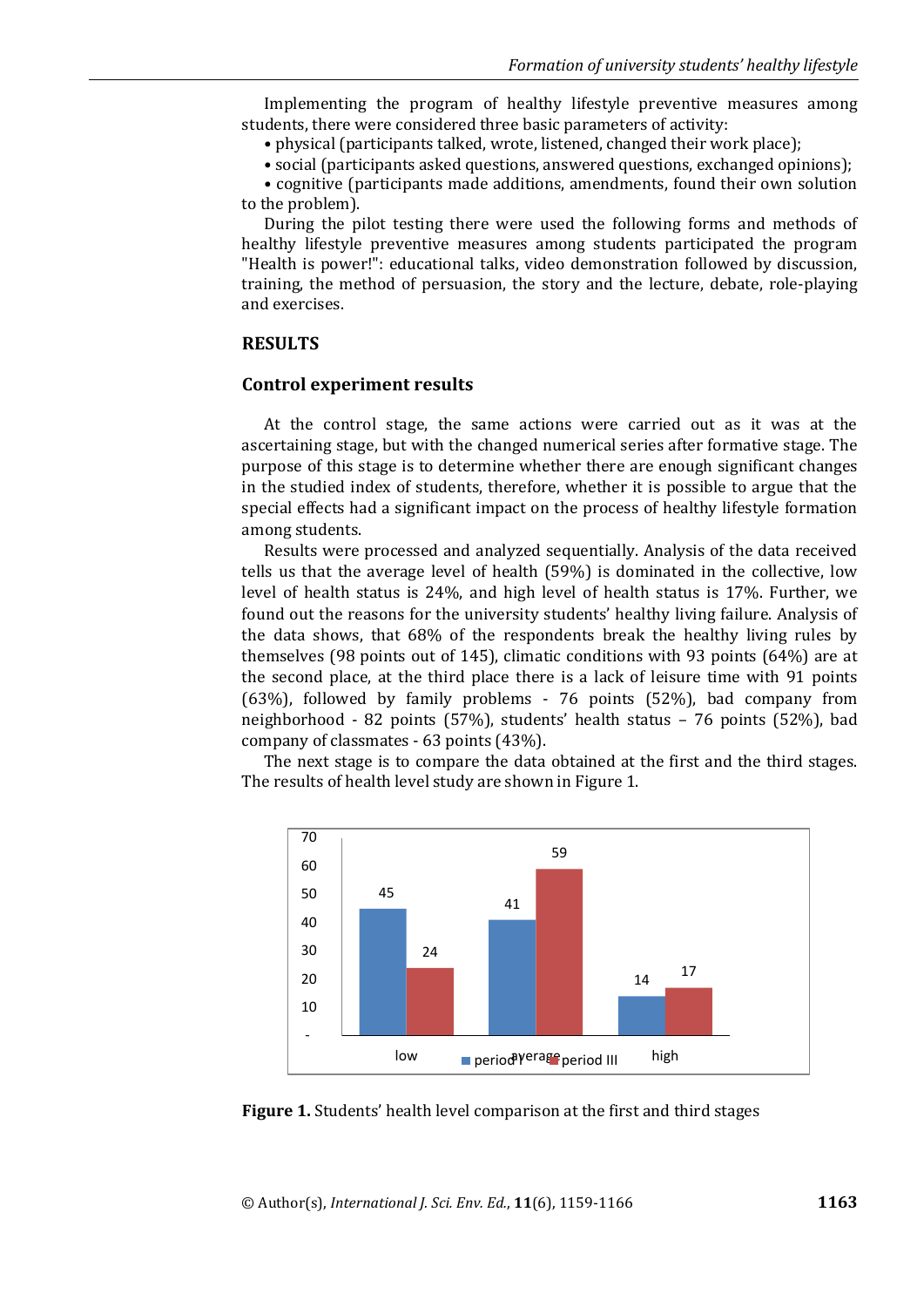Figure 1. shows that health level was lower than before the experiment. There is a positive change after the program implementation. 6 students moved from low to the middle level, and 1 student moved from the middle to the high level. After the formative experiment low level index decreased by 19%, average level increased by 18%, and high level increased by 3%.

In order to find out whether there are significant differences between the indicators "before" and "after" experiment, we used a mathematical and statistical analysis of the data received on the Student's t-test. Based on the analysis in accordance with the parametric criteria there can be stated two hypotheses regarding the presence or absence of differences in index values:

H0 = the difference between the mean values of two samples is equal to zero.

H1 = the difference between the mean values of the two samples is different from zero.

For our group tcr=2,1, with a confidence level of 0.05.

temp<tcr (temp= 2.12) with  $p = 0.05$ , hypothesis H1 was confirmed.

Students' control experiment showed that there are positive changes in the studied parameters. The results of implemented research prove the accuracy of the hypothesis. We have developed the program that contributes to the process of students' healthy lifestyle formation. Results of reasons for students' healthy living failure are shown in Figure 2. "What prevents me from healthy living?" method was used.

As figure shows, in the sample participants' group almost all indicators decreased, except the second indicator (family problems), which increased at the third stage of the experiment.

1. Next, we analyzed the results of Student's t-test, we wanted to test whether there is a significant difference in the average parameters at 1 and 3 stages of the study. There is a significant correlation between indicators of students' creative abilities development level before and after the formative experiment (rs=0.957)



**Figure 2.** Results of reasons for students' healthy living failure at the first and the third stages

**1164** © Author(s), *International J. Sci. Env. Ed.*, **11**(6), 1159-1166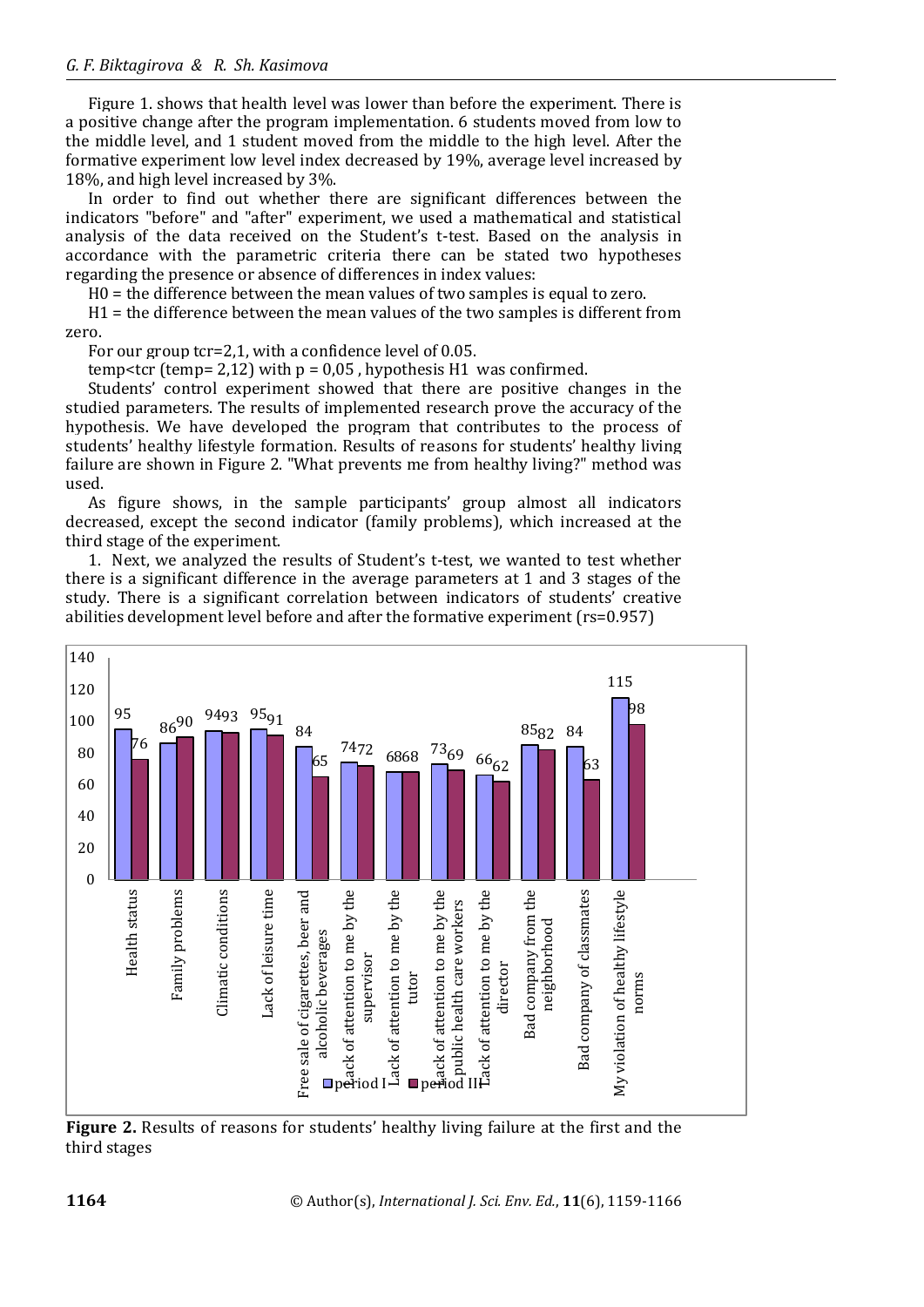2. There was found out a significant correlation between aspiration indicators, received before and after the experiment (rs=0.592)

3. It is also obvious significant correlation between indicators (rs=0.956)

4. There is a significant correlation between the indicators of self-esteem  $(rs=0.374;$  with  $p=0.05$ ).

5. There was found out a significant correlation between indicators of evaluations before and after the experiment (rs=0.443; with p=0,05).

The difference between mean values of the first indicator before the experiment and after its implementation is valid as temp>tcr (temp= 2,44) with  $p = 0.05$ ; the difference between the mean values from the second to the fourth indicator before the experiment and after its implementation have not been found; the difference between the mean values of the fifth indicator before and after the experiment is valid as temp>tcr (temp= 2,05)) with  $p = 0.05$ ; the difference between the mean values from the sixth to the tenth indicators before and after the experiment have not been found. The differences between the mean values of the eleventh indicator before and after the experiment are valid as temp $\geq$  to temp= 2.79) with p = 0.01. The differences between the mean values of the tenth indicator before and after the experiment are valid as temp>tcr (temp=  $2,16$ ) with p =  $0.05$ ;

Control experiment of students showed that there is a trend towards better health and healthy lifestyle. The results of study partially prove the accuracy of the hypothesis, as not all indicators were used to determine credible difference in the mean values of Student's t-test. We have developed the program that contributes to the process of university.

## **DISCUSSIONS**

Having implemented the pilot testing on students' healthy lifestyle formation, we made the following conclusions:

1) Results of ascertaining experiment showed that there is a low level of health in the collective. Also, students themselves violate the norms of a healthy lifestyle. Keeping healthy lifestyle is prevented by health status, climatic conditions, family problems, lack of leisure time.

2) During the formative experiment our program "Health is power!" was carried out and tested, intended for university students' healthy lifestyle formation.

3) At the control stage, we re-examined the level of students' health. The results received indicate a positive trend.

During the study, we observed the students' positive dynamics of skills development, required for the healthy lifestyle formation.

According to the study it can be stated that our hypothesis is partially confirmed.

## **CONCLUSION**

Formation of healthy lifestyle among young people is complex systematic process, covering many lifestyle components of modern society and including the main areas and directions of young people's life. Young students' orientation towards healthy lifestyle depends on many conditions. These are both objective, social, socio-economic conditions that allow to carry out a healthy lifestyle in the main spheres of activity (training, employment, family and household, leisure), and the system of value relations, directing conscious activity of young people in the direction of this particular lifestyle. We have considered various forms and methods of healthy lifestyle formation: the method of persuasion, the story of lectures, discussions and debates, training, role-playing, exercises. Pilot testing confirmed that pedagogical forms and methods of students' healthy lifestyle formation are sufficiently effective that allows to admit successfully conducted experimental work.

© Author(s), *International J. Sci. Env. Ed.*, **11**(6), 1159-1166 **1165**